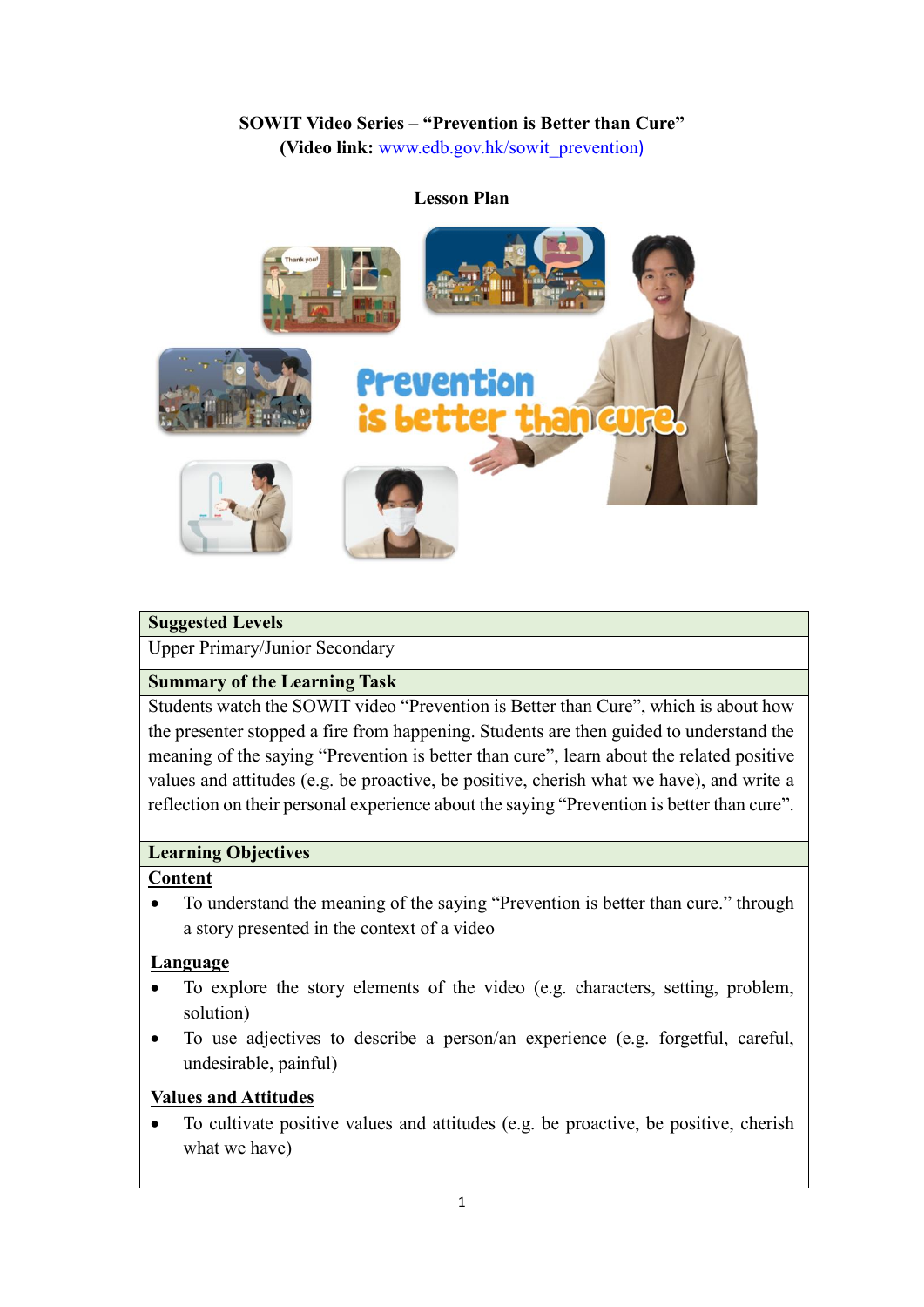#### **Sharing Learning Intentions**

1. Introduce the objectives of the learning activities

### **Pre-viewing**

### **Part A: Making Predictions about the Story Elements**

- 1. Refer students to *Activity Sheet: Part A*.
- 2. Draw students' attention to the picture below, which depicts a scene of the SOWIT video "Prevention is Better than Cure":



- 3. Guide students to make predictions about the story elements by drawing their attention to the visual clues captured in the picture (e.g. the time, the place, the fire, what the villagers were doing).
- 4. Discuss with students their observations.

#### **Viewing**

## **Part B: Understanding the Story Elements**

- 1. Refer students to *Activity Sheet: Part B*.
- 2. Introduce the story elements (i.e. characters, setting, problem, solution) before watching the video and instruct students to complete *Part B1* (i.e. the table about the characters and setting) and *Part B2* (i.e. rearrange the events in the order of occurrence) while watching the video.
- 3. Play the video "Prevention is Better than Cure".
- 4. Discuss with students the answers to *Activity Sheet: Part B*.
- 5. Discuss with students the problem (i.e. A fire broke out and spread quickly. The entire village was ruined.) and the solution (i.e. The presenter worked magic. He turned the clock back and reminded a careless villager to rearrange the firewood properly. The fire was prevented.) of the story.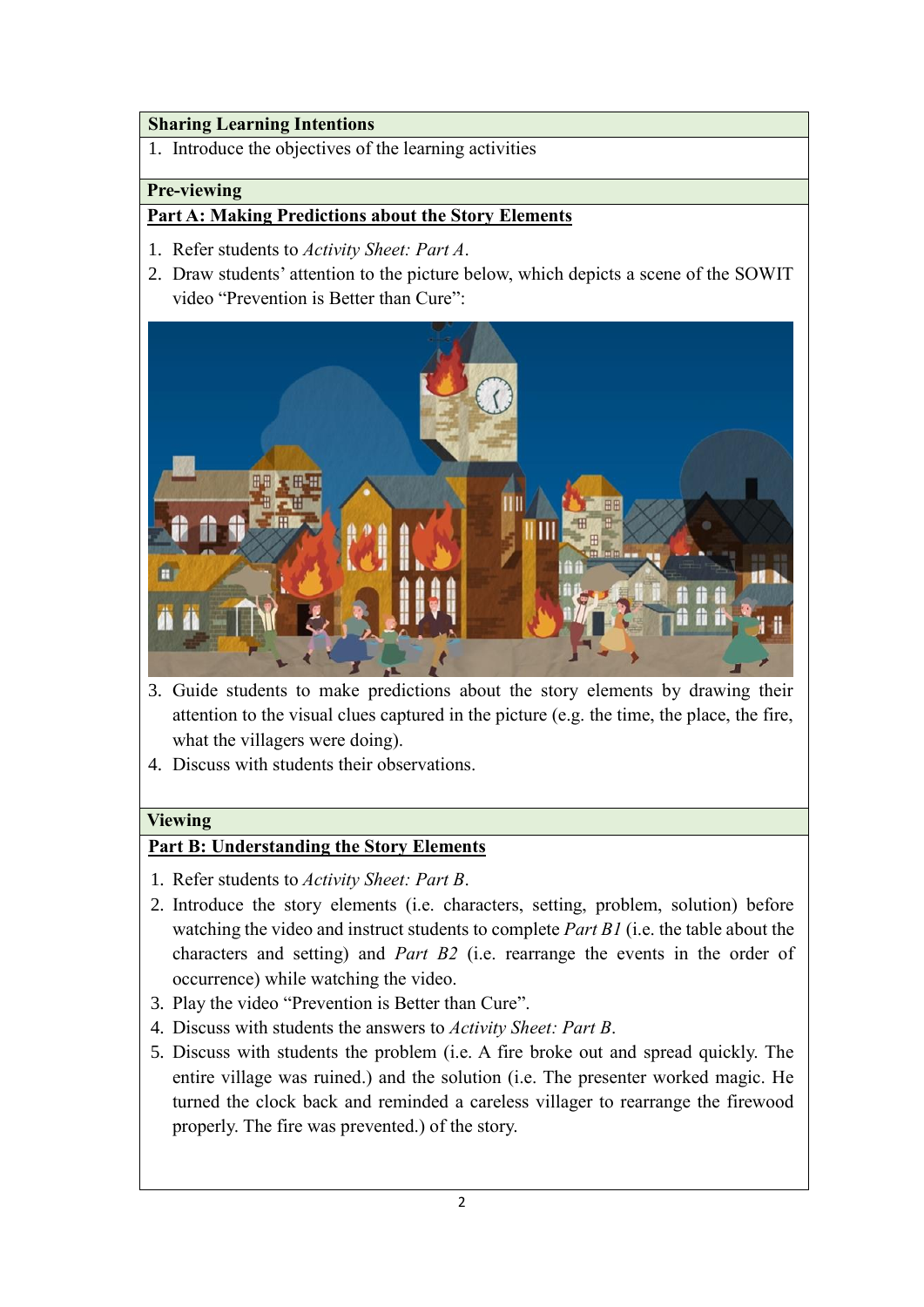#### **Post-viewing**

#### **Part C: Characterisation**

- 1. Refer students to *Activity Sheet: Part C*.
- 2. Guide students to circle the adjective(s) that best describe(s) the feelings of the characters, think of the reasons for their feelings and write them down by drawing their attention to
	- the visual clues captured in the videos;
	- the events (e.g. some villagers were putting out the fire while some simply ran away); and
	- what the characters said (e.g. "You should arrange your firewood properly. Do you want a fire to break out?").
- 3. Play the video again whenever necessary.

#### **Part D: Understanding the Saying of Wisdom**

- 1. Refer students to *Activity Sheet: Part D*.
- 2. Ask students to answer Questions 1 4.
- 3. Discuss with students the message conveyed by the story (e.g. prevention is better than cure/it is better to stop something bad from happening than it is to deal with it after it has happened).
- 4. Ask students to write a reflection on their personal experience about the saying "Prevention is better than cure".
- 5. Encourage students to use adjectives (e.g. forgetful, careful, undesirable, painful) to describe themselves and the experience.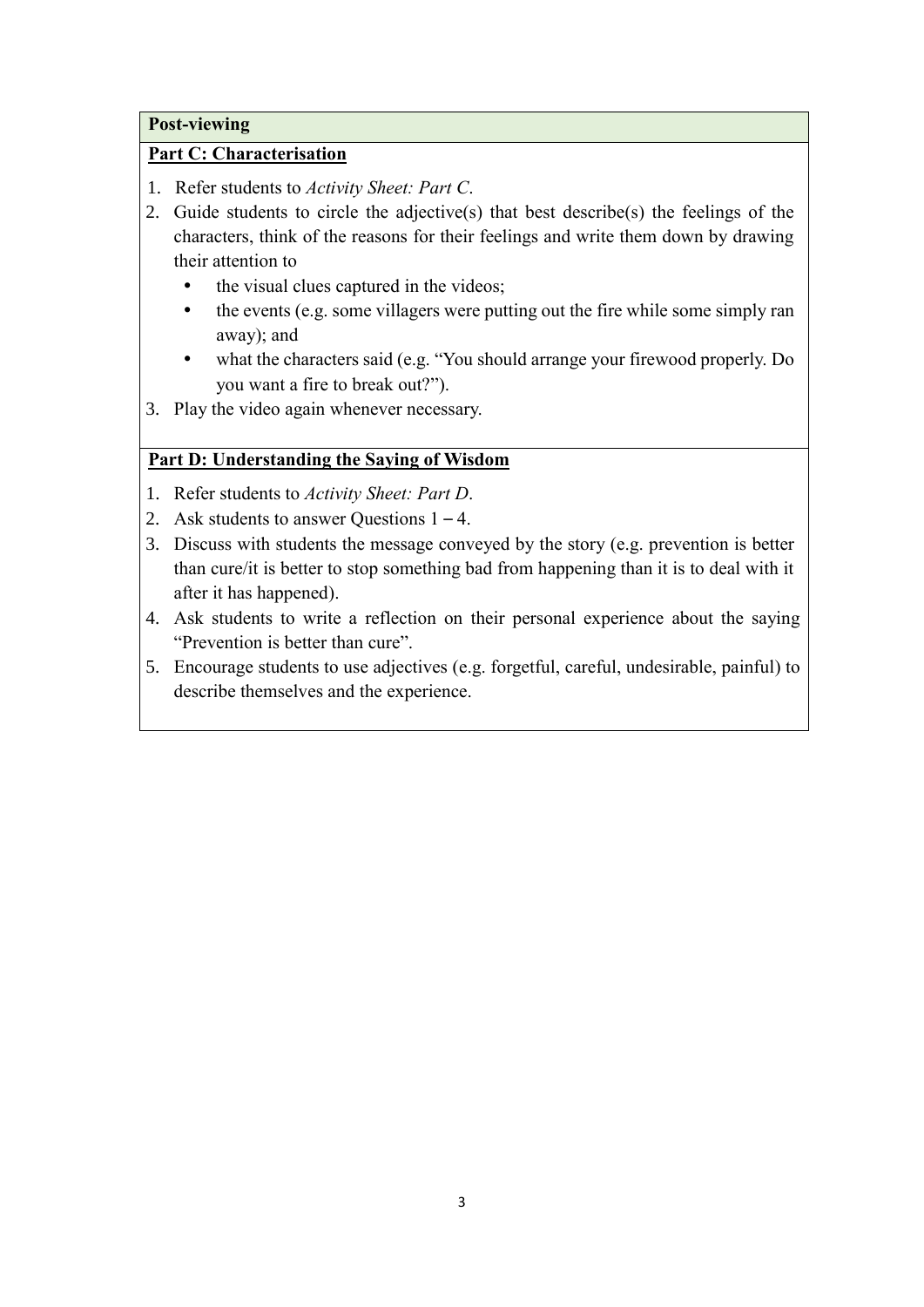## **SOWIT Video Series – "Prevention is Better than Cure" Activity Sheets**

## **(Pre-viewing)**

# **Part A: Making Predictions about the Story Elements**

1. The picture below depicts a scene of the SOWIT video "Prevention is Better than Cure". What do you think the video is about? Answer the questions in Boxes  $(a) - (d)$ .

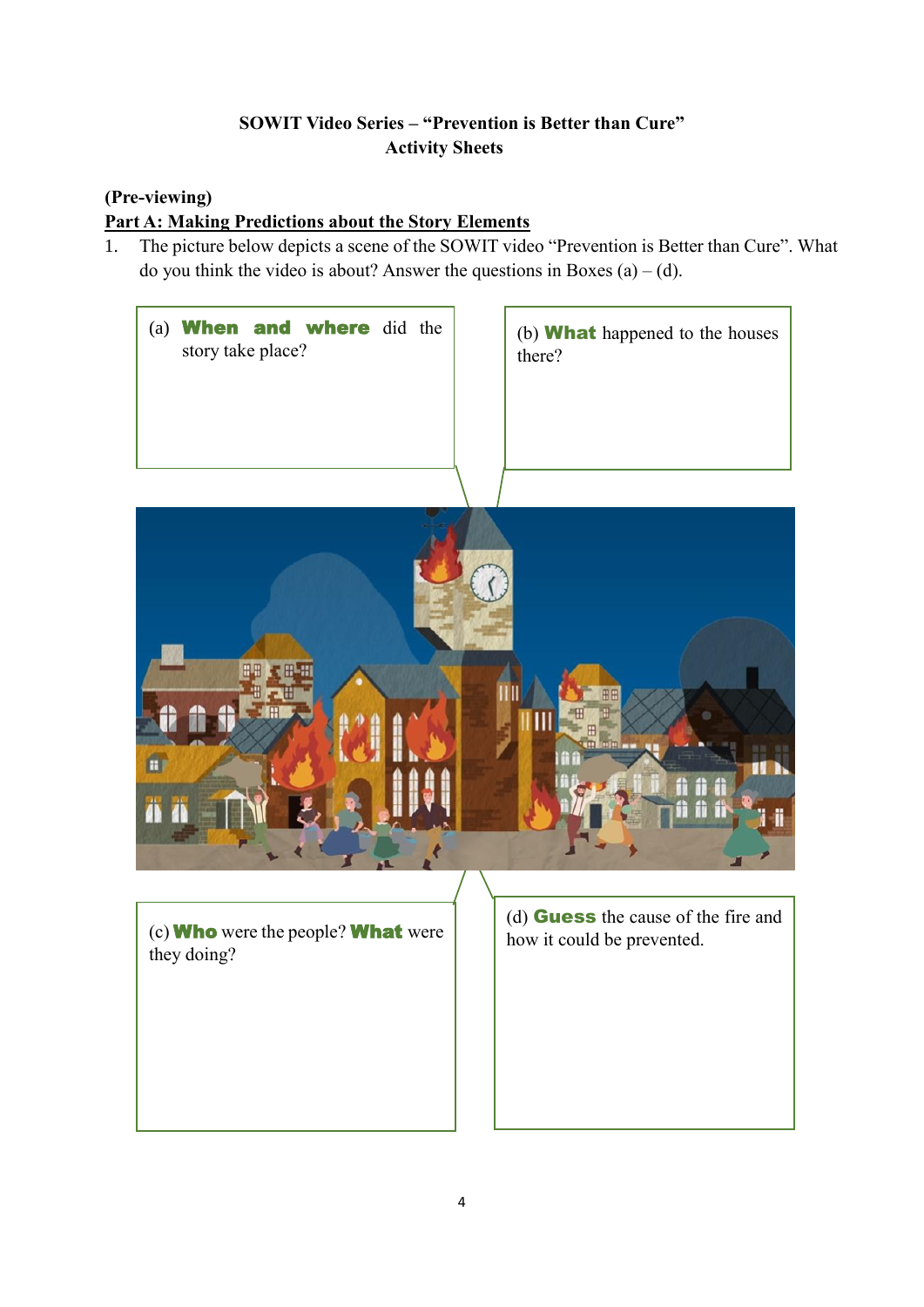# **(Viewing)**

# **Part B: Understanding the Story Elements**

2. Complete the table about the characters and setting of the story by filling in the blanks. The first one has been done as an example.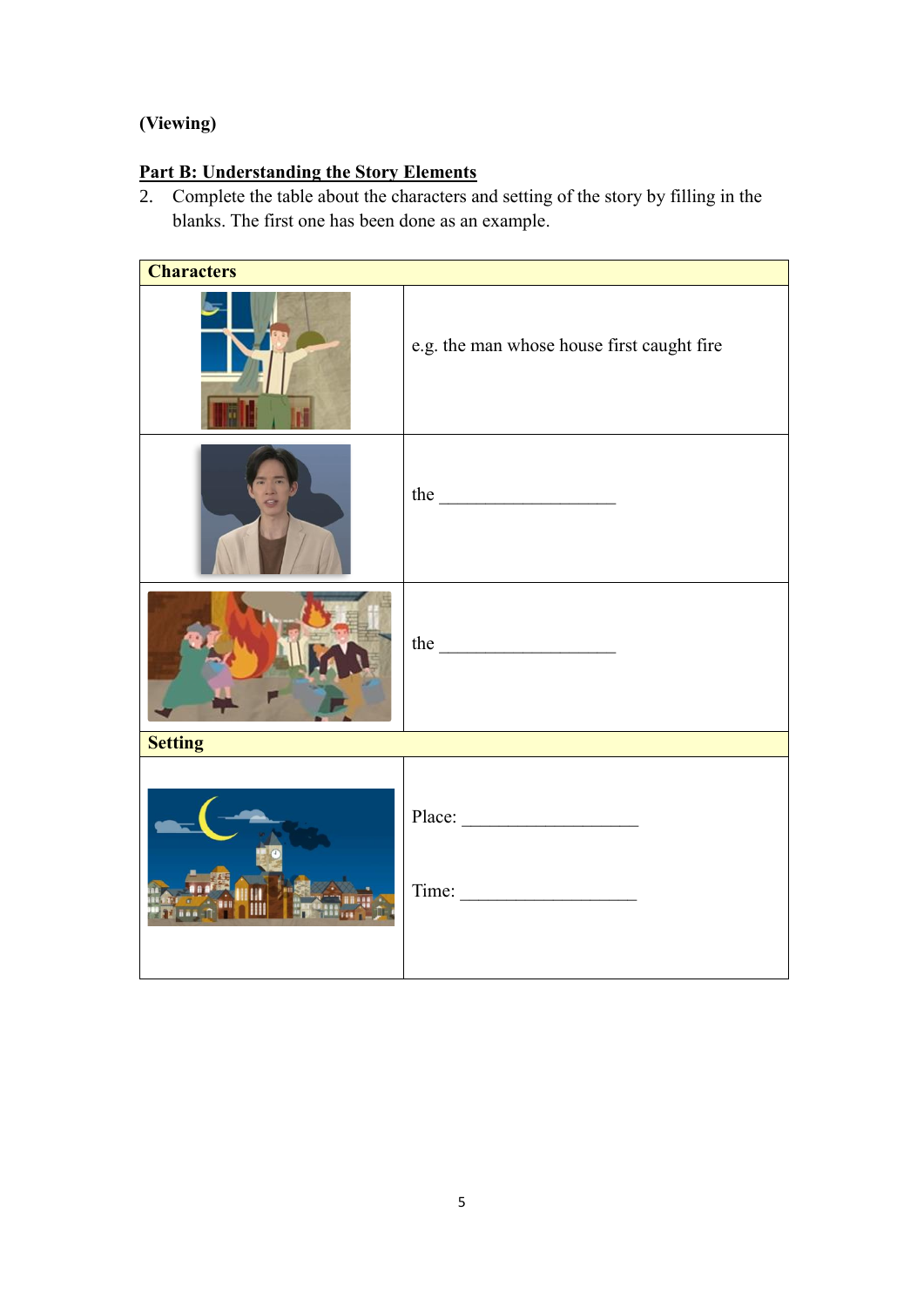3. The following pictures show the events of the story. Number the pictures in the order of occurrence. The first one has been done as an example.

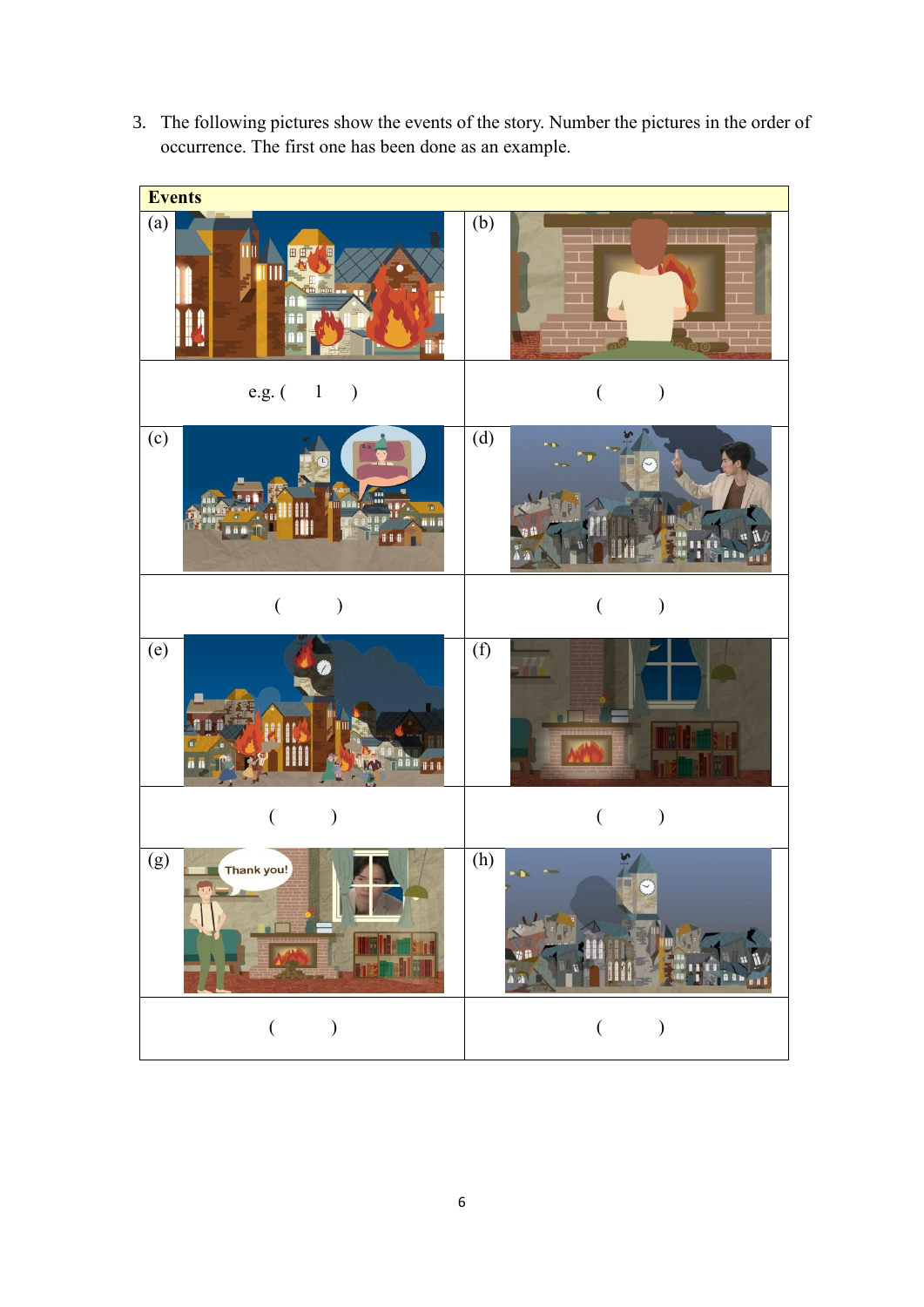# **(Post-viewing)**

# **Part C: Characterisation**

1. Think of the feelings of the villagers and the man whose house first caught fire at different stages of the story. In each of the following events, circle the adjective that best describes their feelings, and give reasons in the space provided. The first one has been done as an example.

| <b>Events</b>                                                                                       | <b>Feelings of</b>                                        | <b>Reasons</b>                                                                      |
|-----------------------------------------------------------------------------------------------------|-----------------------------------------------------------|-------------------------------------------------------------------------------------|
|                                                                                                     | the characters                                            |                                                                                     |
| villagers<br>Some<br>(a)<br>were<br>putting out the fire while<br>some simply ran away.             | e.g. ashamed/<br>comfortable/grateful/<br>panicking/tired | e.g. The situation<br>was<br>dangerous.<br>The<br>very<br>villagers might get hurt. |
| The man was about to<br>(b)<br>walk away though the<br>firewood<br>was<br>not<br>arranged properly. | ashamed/<br>comfortable/grateful/<br>panicking/tired      |                                                                                     |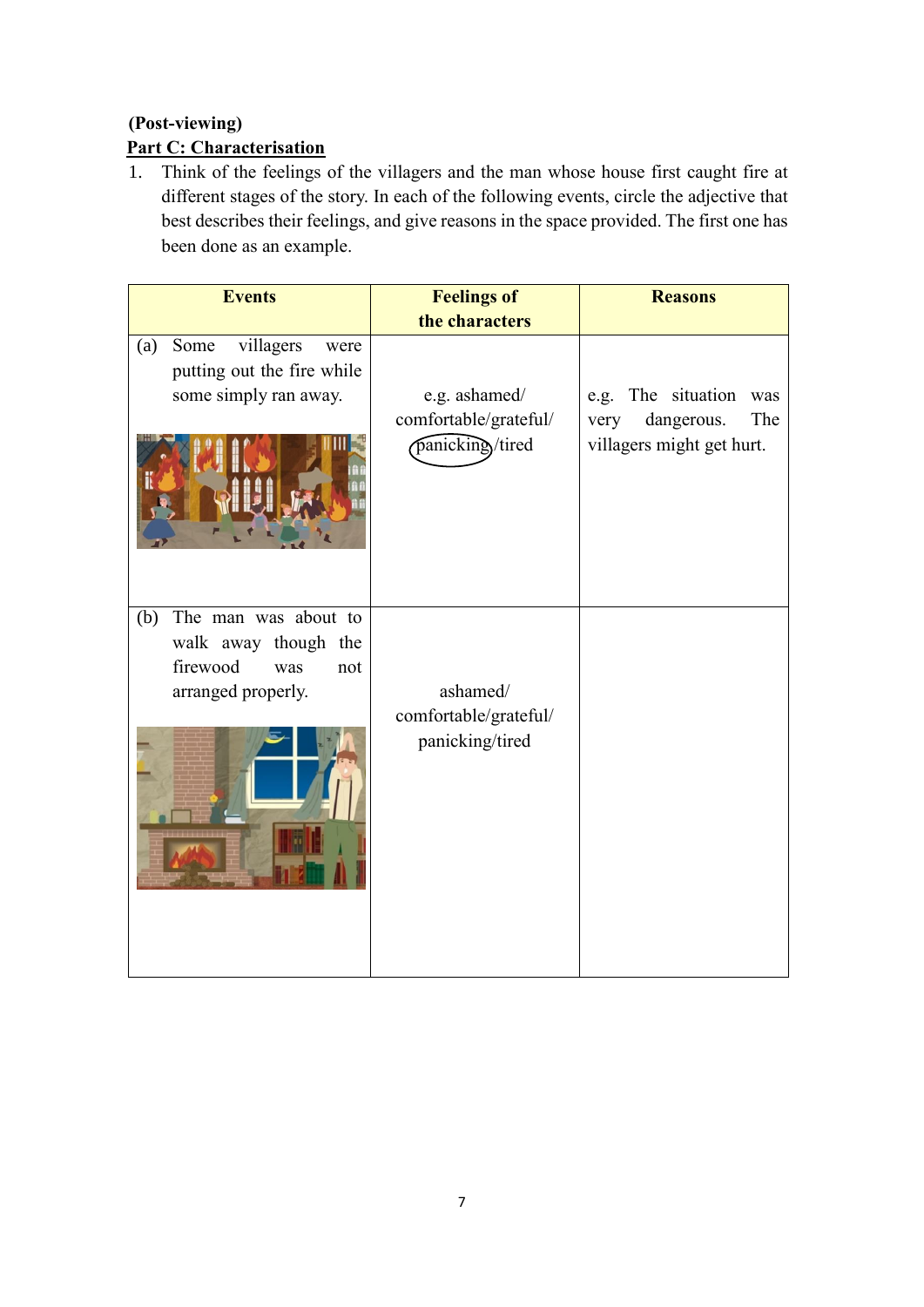| <b>Events</b>                                                                                                                                                                              | <b>Feelings of</b>                                               | <b>Reasons</b> |
|--------------------------------------------------------------------------------------------------------------------------------------------------------------------------------------------|------------------------------------------------------------------|----------------|
|                                                                                                                                                                                            | the characters                                                   |                |
| The<br>"You<br>presenter:<br>(c)<br>should<br>arrange<br>your<br>firewood properly. Do<br>you want a fire to break<br>out?"<br>The man: "Of course<br>not! Thank you for the<br>reminder." | The man:<br>ashamed/<br>comfortable/grateful/<br>panicking/tired |                |
|                                                                                                                                                                                            | ashamed/<br>comfortable/grateful/<br>panicking/tired             |                |
|                                                                                                                                                                                            |                                                                  |                |
| After the man rearranged<br>(d)<br>the firewood, the fire did<br>not happen.                                                                                                               | ashamed/<br>comfortable/grateful/<br>panicking/tired             |                |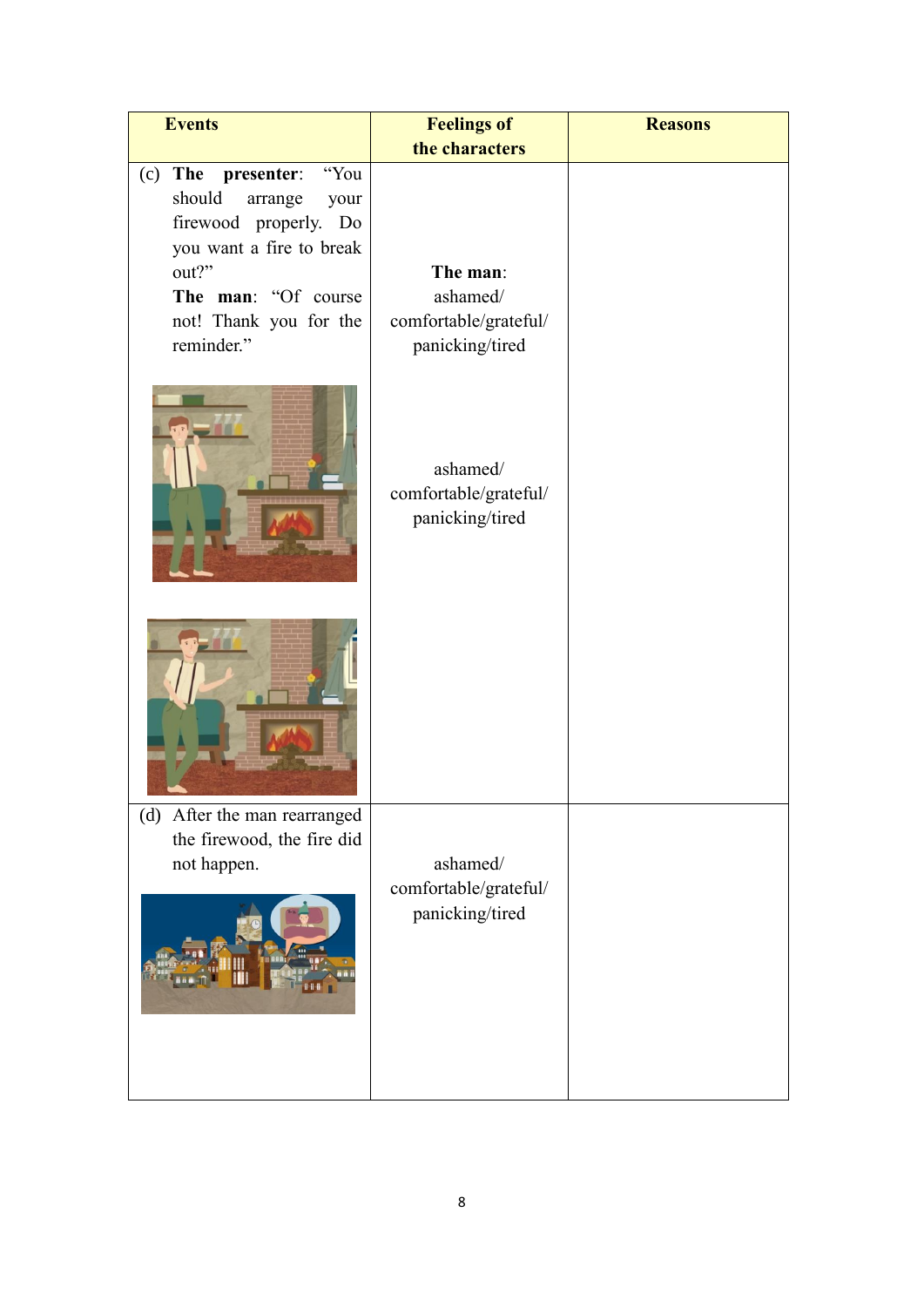### **Part D: Understanding the Saying of Wisdom**

Answer the following questions about the story.

 $1.$ Did the man want a fire to start? How do you know? 2. What was the cause of the fire? 3. Could the fire be prevented? How? <u> 1989 - Johann John Stone, markin fan it fjort fan it fjort fan it fjort fan it fjort fan it fjort fan it fjort f</u> 4. What is the message conveyed by the story?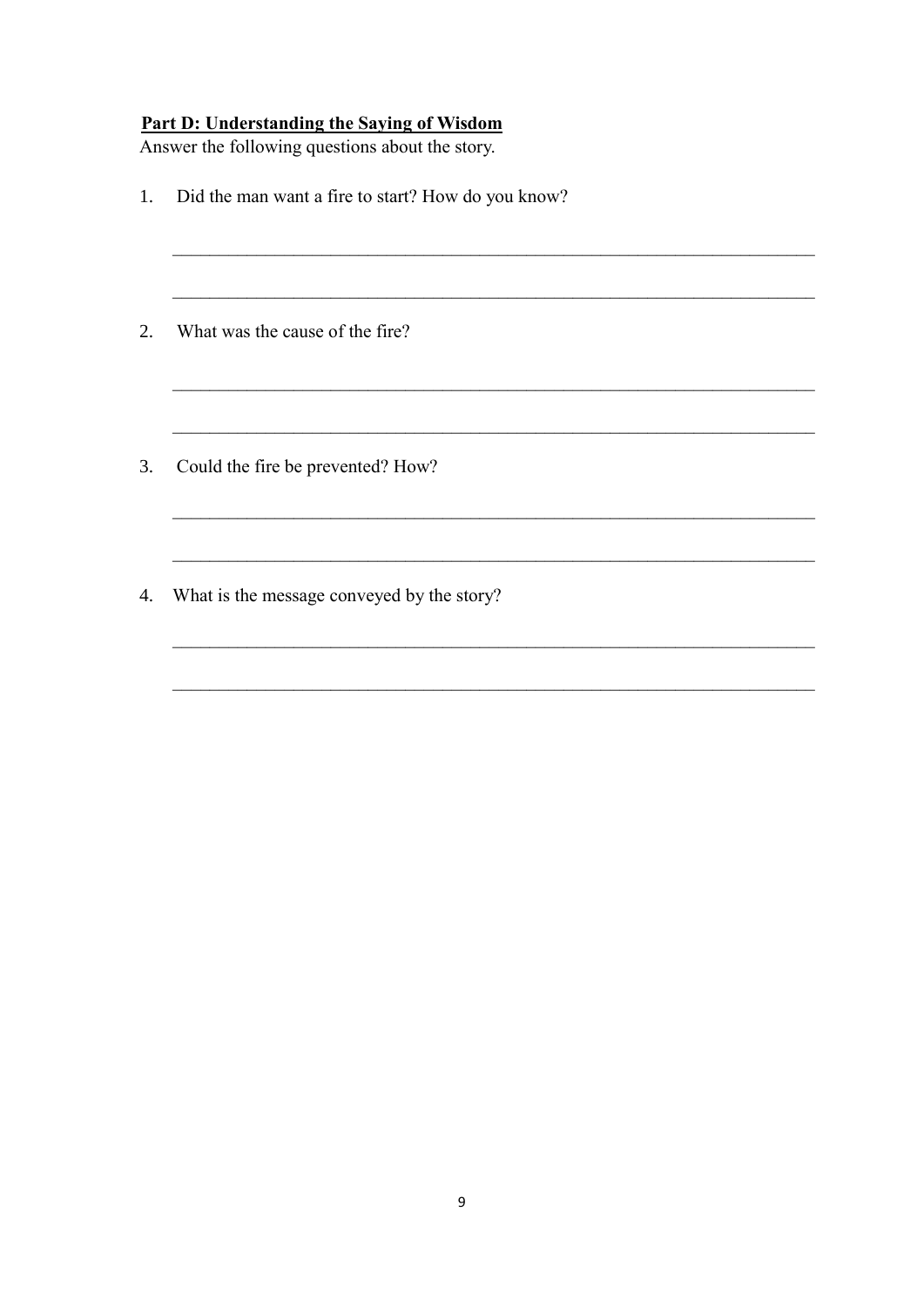5 In the story, the villagers were in a great panic because of the fire which ruined the entire village. However, with the help of the presenter, who worked magic and turned the clock back, the fire was prevented. In about 150 words, write a reflection on your personal experience about the saying "Prevention is better than cure". You may include the following details in your work.

| What was the problem you encountered?     | What was the consequence? |
|-------------------------------------------|---------------------------|
|                                           |                           |
|                                           |                           |
|                                           |                           |
|                                           |                           |
|                                           |                           |
|                                           |                           |
|                                           |                           |
| What have you learnt from the experience? |                           |
|                                           |                           |
|                                           |                           |
|                                           |                           |
|                                           |                           |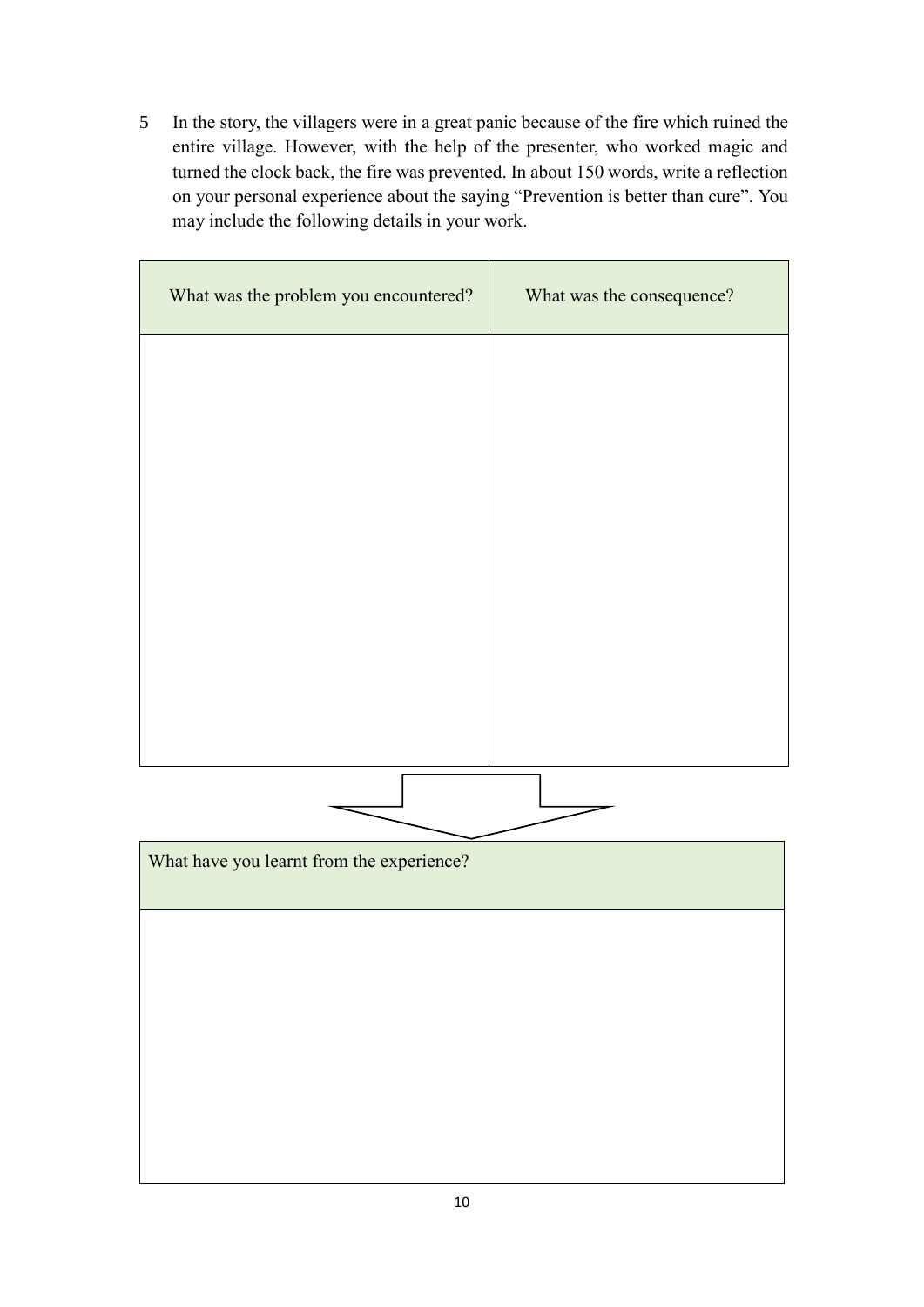## **SOWIT Video Series – "Prevention is Better than Cure" Activity Sheets (Suggested Answers)**

#### **Part A: Making Predictions about the Story Elements**

- 1(a) **When**: night time/one night **Where**: a village
- 1(b) **What happened**: the houses were on fire
- 1(c) **Who**: villagers/people living in the village **What they were doing**: putting out the fire/running away
- 1(d) **Cause of the fire**: faulty electrical appliances/heaters getting too close to curtains, clothes, etc.

**How the fire could be prevented**: take precautions beforehand/all the time/make sure the electrical appliances are in good condition/make sure the heaters are not too close to curtains, clothes, etc. (Accept any reasonable answers.)

#### **Part B: Understanding the Story Elements**

- 1 Characters: e.g. the man whose house first caught fire
	- the presenter

the villagers

Setting: Place: a village

Time: one night/night time

(Accept any reasonable answers.)

| 2 (a) 1 | (b) 6   | $(c)$ 8 | $(d)$ 4 |  |
|---------|---------|---------|---------|--|
| $(e)$ 2 | $(f)$ 7 | $(g)$ 5 | $(h)$ 3 |  |

#### **Part C: Characterisation**

|     | Feelings of the | Reasons                                         |  |
|-----|-----------------|-------------------------------------------------|--|
|     | characters      |                                                 |  |
| (a) | e.g. panicking  | e.g. The situation was very dangerous. The      |  |
|     |                 | villagers might get hurt.                       |  |
| (b) | tired           | The man was yawning.                            |  |
| (c) | ashamed         | The man felt ashamed when he noticed that his   |  |
|     |                 | carelessness might cause a fire.                |  |
|     | grateful        | The man was grateful for the presenter's        |  |
|     |                 | reminder.                                       |  |
| (d) | comfortable     | Since the fire was prevented, the villagers had |  |
|     |                 | a peaceful night's sleep.                       |  |

(Accept any reasonable answers.)